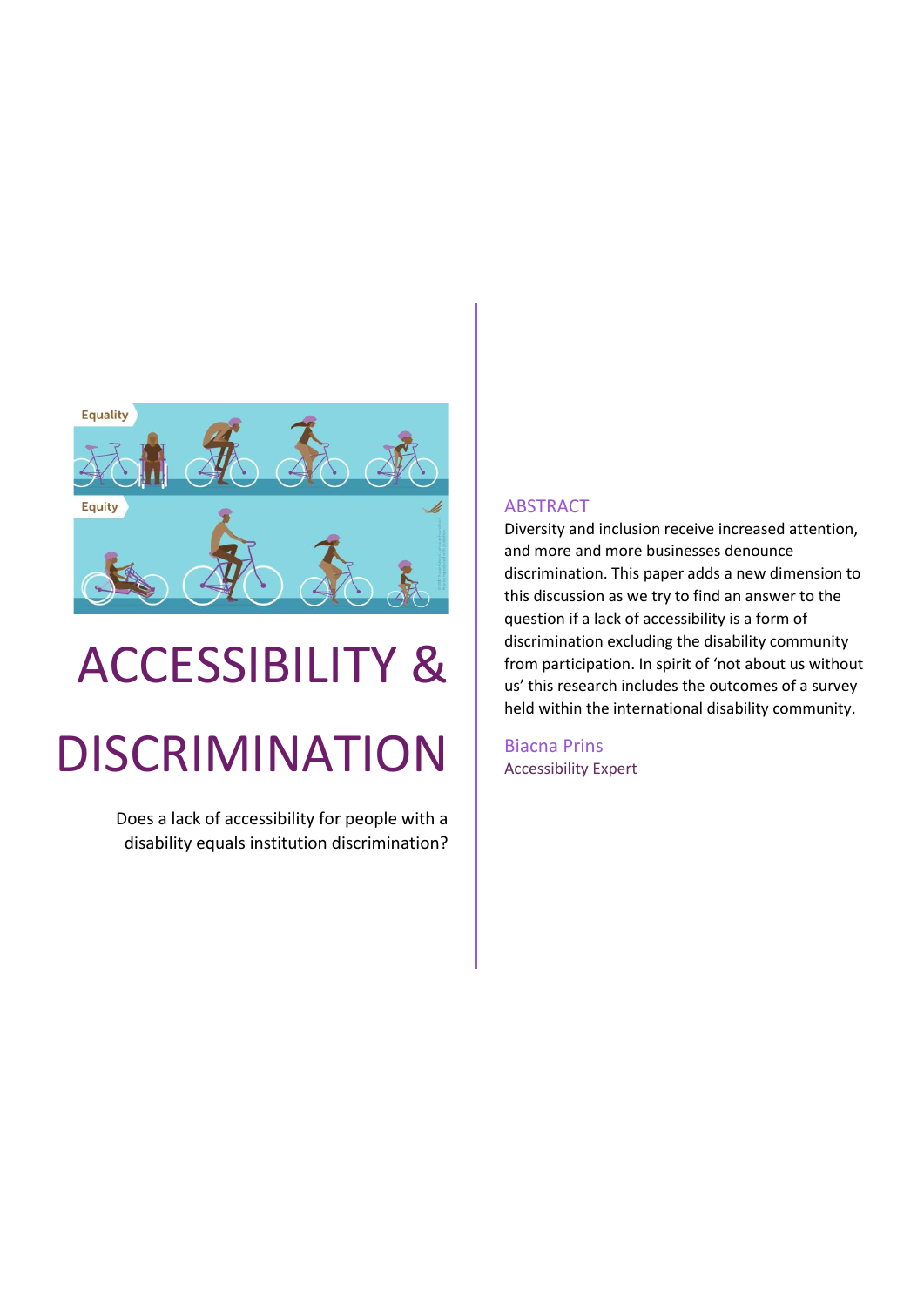# Inhoud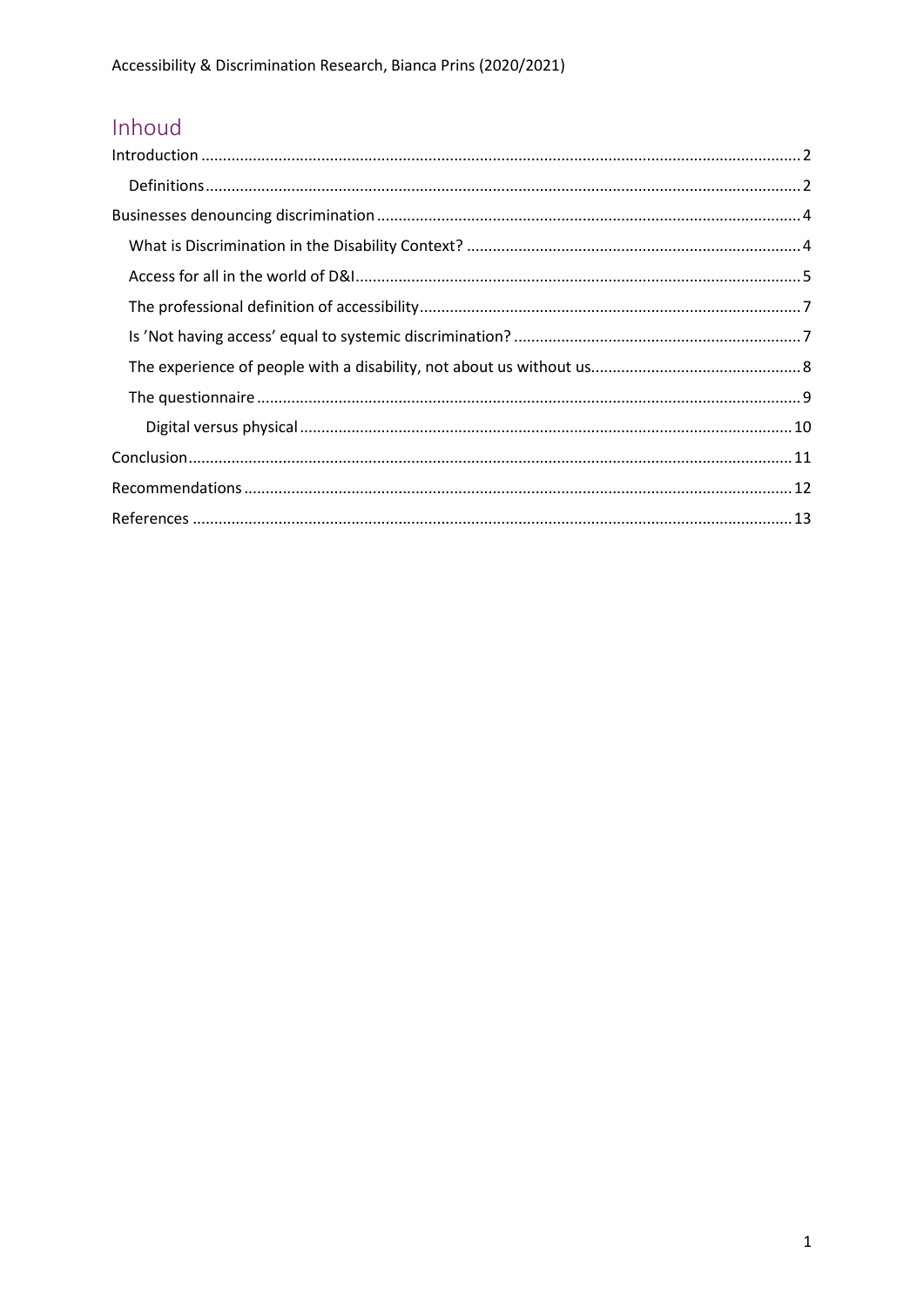## <span id="page-2-0"></span>Introduction

An increasing volume of organizations denounces discrimination in all forms, these statements can be found on companies websites and widely shared by C-suite management. Denouncing discrimination has become a pledge by "Wallstreet and Silicon Valley giants…" (The Washington Post, Jan, McGregor, Merle, & Tiku, 2020) and many European corporates followed their US counterparts. Companies can denounce all forms of discrimination. This paper questions these statements as many businesses do not include people with a disability by reasons of not being digital and/or physical accessible for people with a disability, by testing the hypothesis that: *Does a lack of accessibility for people with a disability equals institution discrimination?* The topic is might not be in the spotlights currently taken by The Black Lives Matter Movement, discrimination of people with a disability is still a huge topic for according to the 2011 WHO research which showed that 15% of the world wide population experience a disability. Let alone the 1.8 billion people of the disability community worldwide (ROD-Group, 2020) found in more recent research by the Canadian Return on Disability Group. The same year the US disability community celebrated the 30<sup>th</sup> anniversary of the Americans with Disabilities Act (ADA) on the  $26<sup>th</sup>$  of July 2020, the disability remains to be the largest under represented minority worldwide. 30 years ADA was celebrated by the New York Times in a series of articles about the impact of the ADA (The New York Times & Wall, 2020) showed that accessibility challenges remain till present day.

Discrimination is a complex topic for many of us, as people aren't always aware about their contribution to discrimination in society, employment, and even personal relationships. It's easy to fall into blame, it's more important to find a solution in addressing discrimination in a diversifying society we all share. This paper is inspired on the Black Lives Matter demonstrations all over the world, this paper is not about people of color and accompanying world history of slavery resulting in many forms of institutional discrimination. This paper is about people with a disability and the institutional form of discrimination they face in daily life. The institutional discrimination people do not think of when designing a physical or digital environment, designing a digital or physical product, the impact of a lack of accessibility for people with a disability.

#### <span id="page-2-1"></span>Definitions

For your understanding of this paper, sharing a few definitions will be beneficial. The definitions will include the Cambridge definition as well as an interpretation by the writer of this paper.

The first definition people with a disability; defined by the official UK definition by the Cambridge Dictionary: "an illness, injury, or condition that makes it difficult for someone to do the things that other people do" (Cambridge University Press, n.d.-a). With this Cambridge definition at hand, we can broaden the definition disability to people with temporary disabilities too. As a cast for a broken arm limits a person's ability to do things like others too. For the scope of this paper we use the term disabled for all people experiencing barriers due to an long term and/or short term disability. Disability remains a complex group to define, as the definitions differ even in the different research papers addressing the topic. For the purpose of this paper the wide definition of disability applies, including people who experience barriers in employment, education and society due to physical, mental or sensory limitations experienced. (Schur, Kruse, & Blanck, 2005, p. 5)

The second definition accessibility; defined by the official UK definition by the Cambridge Dictionary: "the fact of being able to be reached or obtained easily" (Cambridge University Press, n.d.-b). In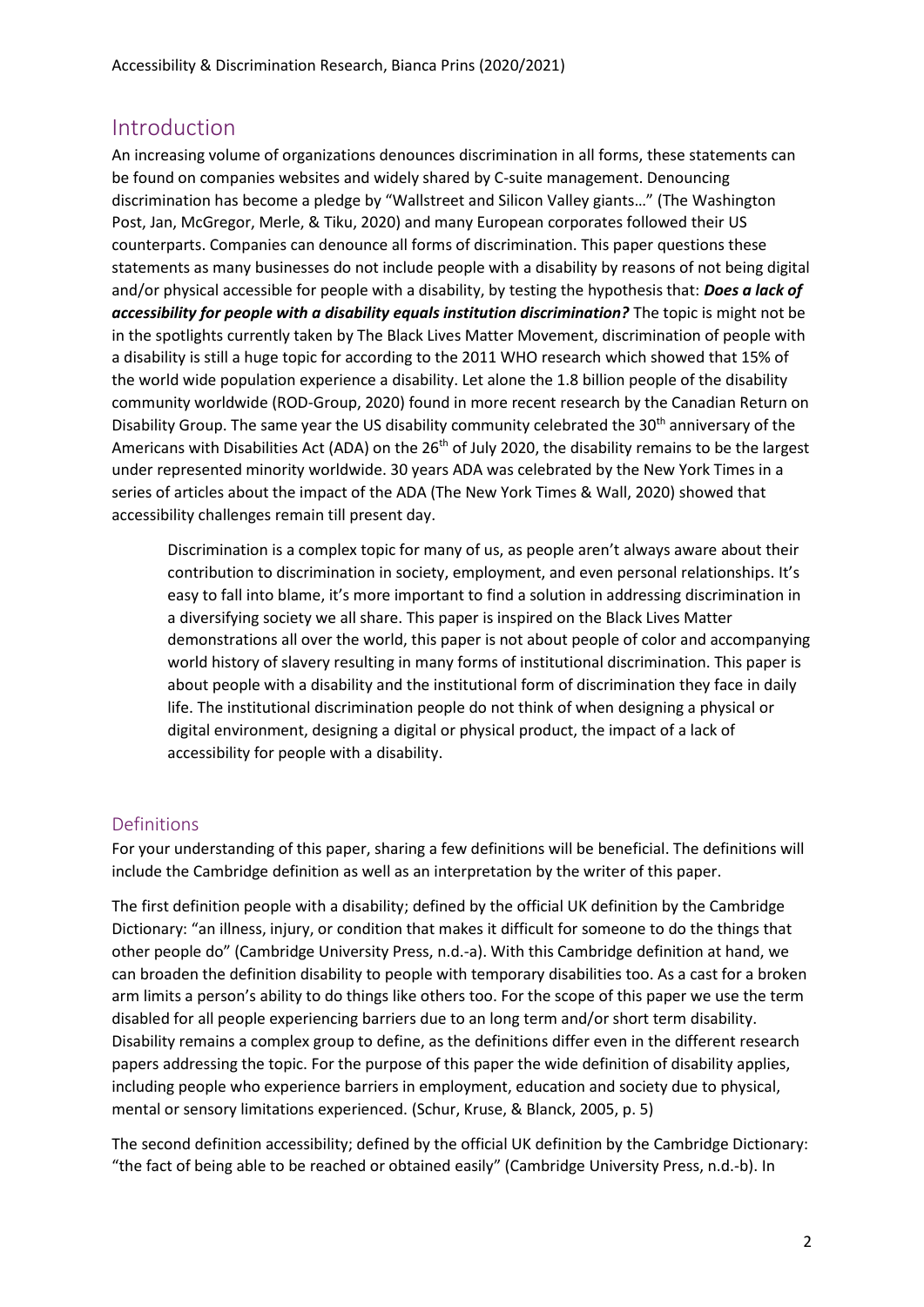context of accessibility in this paper, the US definition in the Cambridge Dictionary offers a better definition: "the quality or characteristic of something that makes it possible to approach, enter, or use it" (Cambridge University Press, n.d.-b) as accessibility for people with a disability is about the ability to use something in disregard of a person's disability. Accessibility in terms of access for people with a disability is best defined by Wikipedia, even if this is not an usual source for researchers in this casus of a fast developing field with limited resources the Wiki definition does express the role of accessibility in the field of business, education and social participation of people with a disability by: "Accessibility can be viewed as the "ability to access" and benefit from some system or entity." (Wikipedia, n.d.) For the benefit of this paper any reference to accessibility will be *the ability to access* unless defined differently.

The third definition; equality; defined by the Cambridge Dictionary UK definition is: "the right of different groups of people to have a similar social position and receive the same treatment" (Cambridge University Press, n.d.-c). Equality is about the social experience to be treaded the same as other people who come from different social positions. These social positions can be impacted by age, ability, ethnicity, sexuality, and others., and these differences can lead to different treatment by society.

The fourth definition equity; defined by the Cambridge Dictionary as noun (fairness) as: "the situation in which everyone is treated fairly and equally" (Cambridge University Press, n.d.-d). The definition refers to being "treated fairly and equally" (Cambridge University Press, n.d.-d) and to receive the same treatment as other people from other social groups. Equity goes beyond equal treatment because equality includes the additional need and this means that people can be treated not the same due to the additional needs to receive equal opportunities. This is best translated by research insight by (Social Change UK, 2019), where the reference is clearly made that equal opportunities can only be reached by including the needs of people who might need more to accomplish equal opportunities in respect to Human Rights Commissions.

The fifth definition discrimination; defined by the Cambridge Dictionary as: "treating a person or particular group of people differently, especially in a worse way from the way in which you treat other people, because of their skin colour, sex, sexuality, etc." (Cambridge University Press, n.d.-e). When people talk about discrimination the connection to skin colour, sex and ethnicity is often made, disability is not the obvious topic when it comes to discussions about discrimination. Still, when looking into the context of the definition people with a disability are treated different based on their mental or physical ability. This happens quite often, as people of colour in the south of the US got referred to the back door or even got refused to enter a building, until the 60's of the twentieth century, people using wheelchairs still experience this treatment by the simple fact a ramp is missing and they cannot access the building through the front door.

The sixth definition inclusion; defined by the Cambridge Dictionary is: "the act of including someone or something as part of a group, list, etc., or a person or thing that is included" (Cambridge University Press, n.d.-f). In this paper the word inclusions refers to include people with a disability into organisations, education, society, etc. The term inclusion holds a wider definition beyond the scope of this paper, and is the extension to diversity; the variety of groups in society to feel included as part of society, your organisation, etc.

With the definitions above guidance for this paper is offered, as this paper uses the definitions in the context of the position of the worldwide disability community.

*Let the shameful wall of exclusion finally come tumbling down" President George W.H. Bush (1990)*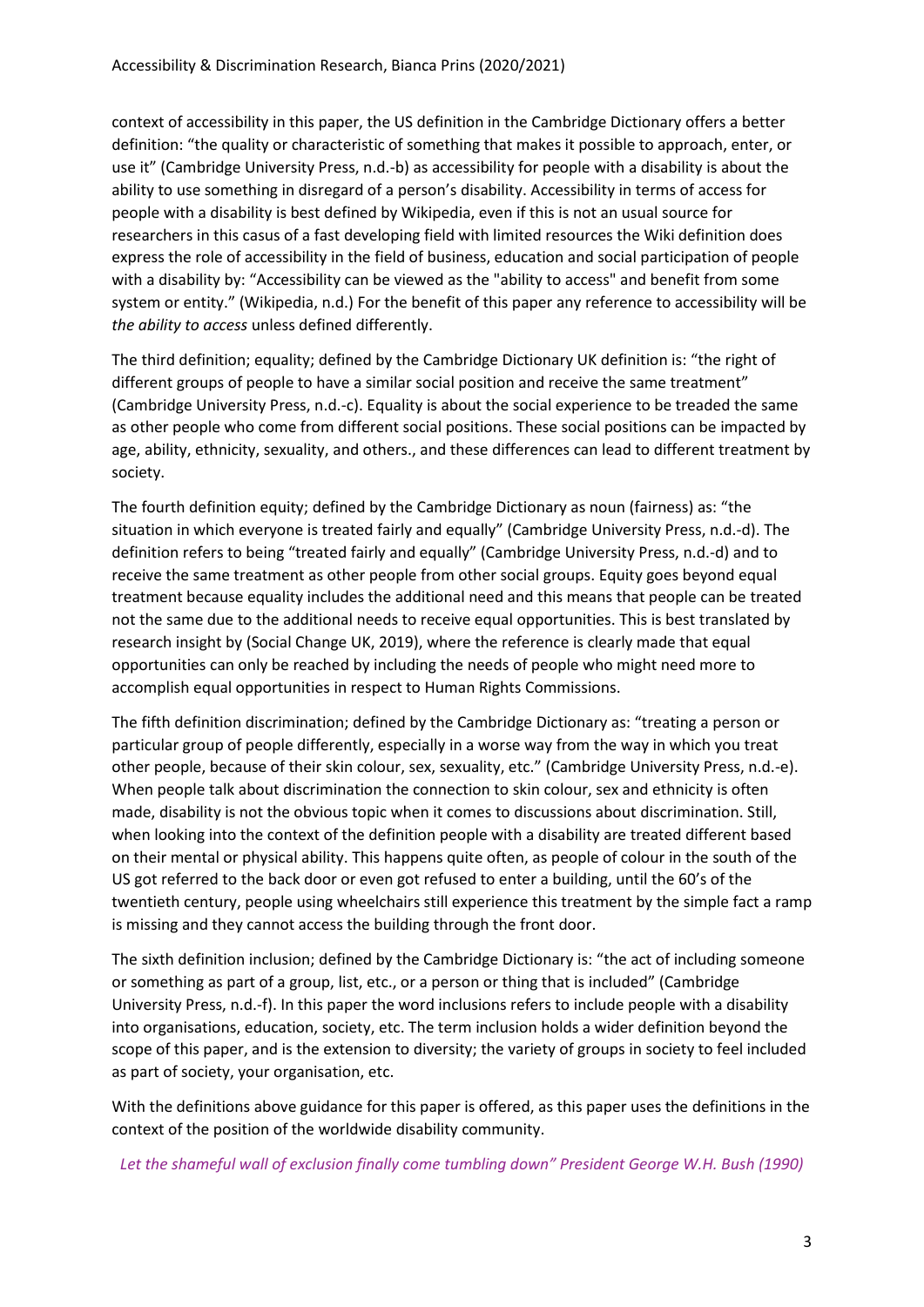# <span id="page-4-0"></span>Businesses denouncing discrimination

An increasing volume of businesses is sharing anti-discrimination proclamations since the Black Lives Matters (BLM) Movement in the US initiated a new wave of demonstrations after the death of George Floyd in Minneapolis. As the article by (Blankenship, 2020) clearly describes, George death by police violence was another in a long line with Black Americans victimized by systemic discrimination. In follow up of the death of George Floyd the BLM Movement grew fast, demonstrations like after the Rosa Parks incident initiated the Civil Rights Movement in December '55 when she refused to move to the back of the bus where people of colour where supposed to be seated (Biography.com Editors, 2020). The current BLM movement became a worldwide phenomenon and demonstrations taken place in almost all major cities in the US, Western Europe and other countries. Leading to a wide shared business response against discrimination. The statement by Ben & Jerry's last June was extreme compared to statements by other CEO's (Hanna Ziady, CNN Business, 2020), still we live in a society where supremacy cannot be denied as it exists in many forms.

Stories of people of colour standing up against systemic discrimination are quite well known. As are the stories about the LHBTQ community striving for equal rights on marriage, adoption, parenthood, etc., or woman's rights activist in countries like Iran where woman have limited freedoms compared to Western Countries. What about the call for equal opportunities of people with a disability? Does the disability community stand up for equality? What are the structural and systematic barriers governments, businesses and society unconsciously build withholding people with a disability the chance for equal opportunities? Because, if businesses are denouncing all forms of discrimination (The Washington Post, Jan, McGregor, Merle, & Tiku, 2020), what about people with a disability and how can we make sure that people with a disability experience equal opportunities? The importance is not about the statement itself, it's about the follow up of the statement and how this is visible in organisations and governmental institutions.

#### <span id="page-4-1"></span>What is Discrimination in the Disability Context?

Discrimination does have a variety of forms, as the UK Equality and Human Rights Committee defines on the UK Equality Act advice and guidance website (Equality and Human Rights Commission (UK), 2010), the four forms defined here are:

- 1. Direct discrimination all forms of different treatment towards another person because a protected characteristic (ability, age, gender, etc.)
- 2. Indirect discrimination all forms of "different treatment by rule or policy doing things" (Equality and Human Rights Commission (UK), 2010), resulting in worse treatment of people with a protected characteristic, this is also known as unintended discrimination as the worse treatment by the rule or policy was not designed to do so
- 3. Harassment violating a person's dignity based on worse treatment by a "hostile, degrading, humiliating or offensive environment" (Equality and Human Rights Commission (UK), 2010),
- 4. Victimization unfair treatment for opposing action to defend yourself or others against discrimination

Placing these forms of discrimination into the perception of accessibility or the ability to access, a immense variety in forms of discrimination comes into mind. This can be directly by denial of access to a store for a person with a service dog; indirectly by moving an obligated (governmental) service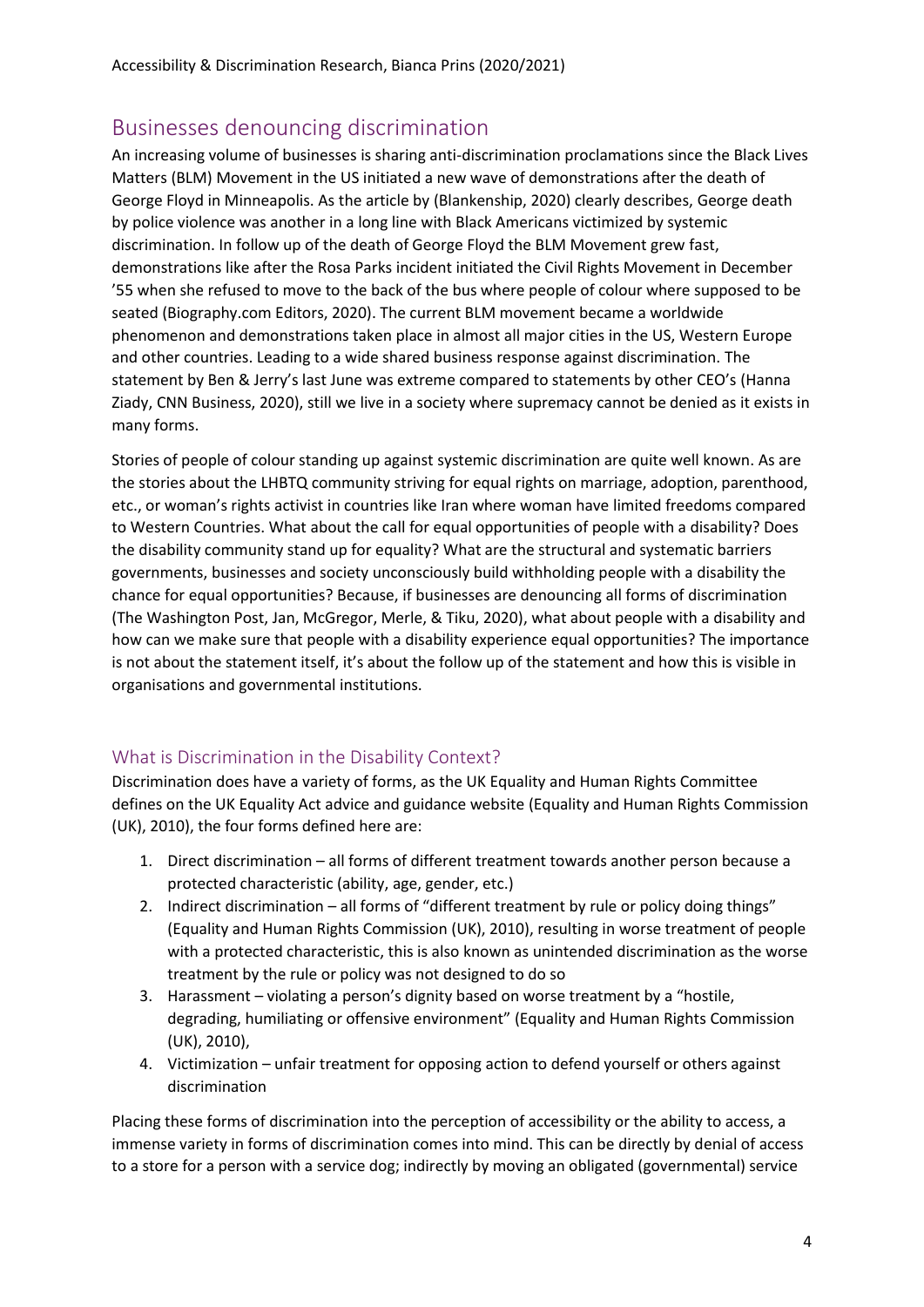to a digital platform which is not accessible for assistive tech (assistive software for people with a disability) users; harassing by referring a person with a wheelchair to use the freight elevator as the other entrance only offers stairs; victimizing by excluding activists from participating a hearing about the situation their group experiences. All the previous are cases of discrimination, where in some countries well protected by laws and policies, in other countries especially the rights of people with a disability aren't as protected at they should be.

Discrimination is often seen as cultural issue, as exclusion of people of a certain group is related to the view on social groups and the position they have in society. Culture impacts the position of groups in society hugely, including people with a disability. A good example is the effect visible in the 30 years the Americans with Disabilities Act (ADA) is effective in the USA, where people with a disability are a protected group by the Civil Rights Act since 1965 (McGreevy, 2020) and the ADA providing the governance to make sure people with a disability get equal opportunities in life. The difference to, for example The Netherlands is huge, as the Dutch Article 1 of the Constitution does not include the word disability as protected group (De Nederlandse Grondwet, 1983). The Netherlands do not even have an accessibility act, the only difference is: The Netherlands signed the UN Convention on the Rights of Persons with Disabilities (CRPD) (United Nations Enable, 2006) in 2015 and the United States (US) didn't sign until the date of this publication.

The position of people with a disability differs immensely between these two countries. Where the Dutch focus on protection by social welfare, the US approach aims at participation by making sure the environment is accessible for people with a disability. The Dutch government is moving towards more participation of people with a disability, still this is not easy when the environment is not accessible for people with a disability. For example public transport, until 2018 only 1 out of 4 train stations was accessible for people with a disability. This limits the ability of people with a disability to travel independently. Within the ADA this wouldn't seem likely as this is not within governance and people would be able to start a lawsuit for discrimination by lack of accessibility, as they are not able to use the train in an equal manner as people without a disability.

Discrimination of people with a disability comes in a high variety of disciplines and thus a wider approach than the general discussion about culture and systems with discrimination elements in them. Discrimination of people with a disability can be based on the direct personal exclusion by refusing to hire a person with a disability because of the disability, as well as the fact that the hiring channel is not accessible for the person with a visual disability because it's not working when you use assistive technology to surf the internet when you're blind.

#### <span id="page-5-0"></span>Access for all in the world of D&I

*The question about disability inclusion is often 'dropped' at the D&I (Diversity & Inclusion) agenda owner. The head of D&I is mainly responsible for the cultural changes, bias trainings and employee resource teams. Still for disability this is not enough, because these topics do not breach the real barriers for equal opportunities, as the D&I focus misses out on the need for equity to pursue the performance in the first place…..*

Let's start with the position of disability in D&I, and the position of disability inclusion in the D&I research field. When searching for this paper, the conclusion was that many papers are written about the role of culture in D&I programs, even more these articles are mainly focused on people of color/ethnicity and sexuality, disability is less visible in these studies. This Harvard Business Review Article offers a good overview of the 'standard D&I responsibilities.' When the a business head of D&I or DE&I (Diversity, Equality & Inclusion) adds disability to their list of people who deserve equal opportunities. These opportunities depend on more than the essentials such as "authority to change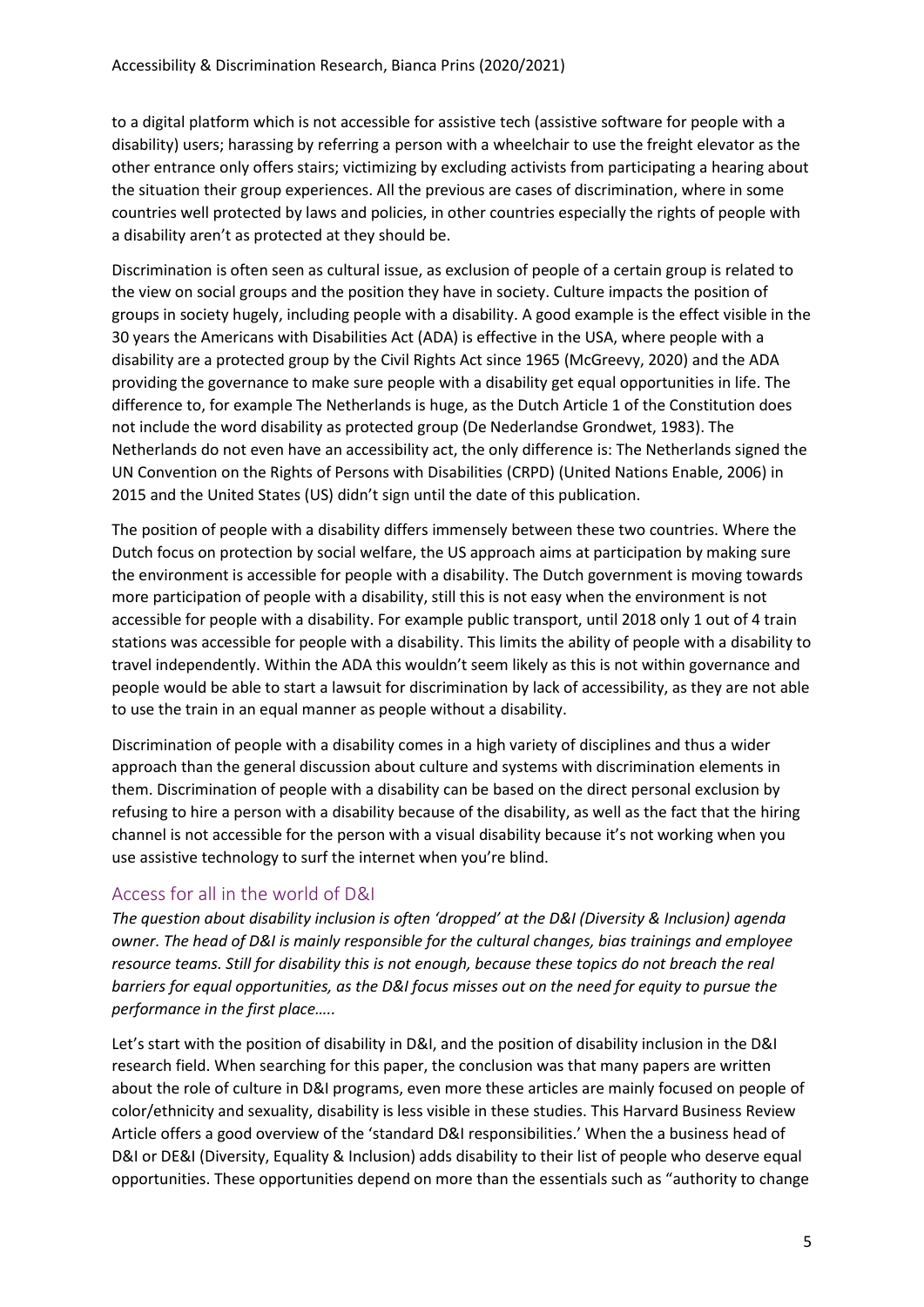both formal and informal systems, instituting changes that typically will help…." (Williams & White, 2020) presented in Harvard Business Review in relation to race and sexuality. As readers with a background in disability might notice, the description misses out on an important topic to provide equal opportunities for people with a disability in this context. As formal and informal organisational systems in the context of the article aim at application, promotion, etc. procedures instead of the barriers in the physical and digital environment to make equal opportunities possible for members of the disability community.

This conclusion is also supported by research published in 2005. An American study into 100 out of the US Fortune 500 Magazine in 2003, showed that only 42% of the businesses diversity policies included disability, 47% expressively mentioned or not excluded disability in workplace diversity, and only 15% included disability in supplier diversity (Ball, Monaco, Schmeling, Schartz, & Blanck, 2005, p. 98). Another US study out of 2005 expressively refers to the influence of corporate culture as facilitator or hindering object towards disability inclusion in organizations (Schur, Kruse, & Blanck, 2005). The interesting part about the studies in this period is that they overlap in the impact of culture to address "attitudinal, behavioural, and physical barriers for workers and job applicants with disabilities" (Schur, Kruse, & Blanck, 2005, p. 3) in the cultural perspective and accessibility where not in the 2005 scope yet. An exception can be found in the Microsoft studies include in the paper of Behavioural Science and Law, Volume 23, issue 1 published in 2005. The Microsoft study "Emerging technologies and corporate culture at Microsoft: a methodological note" by (Klein, Schmeling, & Blanck, 2005) expressively includes the role of "product development and implementation of accessibility features" (Klein, Schmeling, & Blanck, 2005, p. 74) in relation to the cultural change, the importance of accessibility is addressed by the 'evangelists" (Klein, Schmeling, & Blanck, 2005, p. 74).

The Microsoft study as part of the Behavioural Science and Law, Volume 23, issue 1 published in 2005 offers an important note to the discussion about discrimination and accessibility for people with disability. Because the "product development and implementation of accessibility features" (Klein, Schmeling, & Blanck, 2005, p. 74) has become essential to the success of the Microsoft disability inclusion program. A quick search on internet into Microsoft Accessibility shows the opportunities Microsoft created for employees with disabilities by accessibility features and tooling (Microsoft corp., n.d.). The knowledge build, the cultural change, the customer knowledge developed, the use of skills of people with a disability servicing customers with a disability, is extensive. The focus on disability inclusion became a marketing tool as well as trademark because the deliveries and marketing communication seem balanced carefully. An interesting note, the Microsoft accessibility program is not a D&I program, it's a Sustainable Business Program under the CEO of Microsoft. The evolution lead to the latest approach taken by Microsoft and shows the extensive role of accessibility tooling, peer roles in providing dedicated support (Aquino, 2020). This approach taken by Microsoft is supported by the success of D&I programs, as they need CEO support and authority to make changes in organisations (Williams & White, 2020).

Microsoft is not the only business who chose to market disability, other examples are Apple with Siri, Barclays and Lloyds Bank in the UK with bank cards with a notch, and of course Google with all the accessibility tools developed in the Android systems. These programs could never have been run from just the cultural D&I perspective, these programs are about taking out barriers for people with a disability to prevent discrimination based on equal treatment, without having to use the backdoor.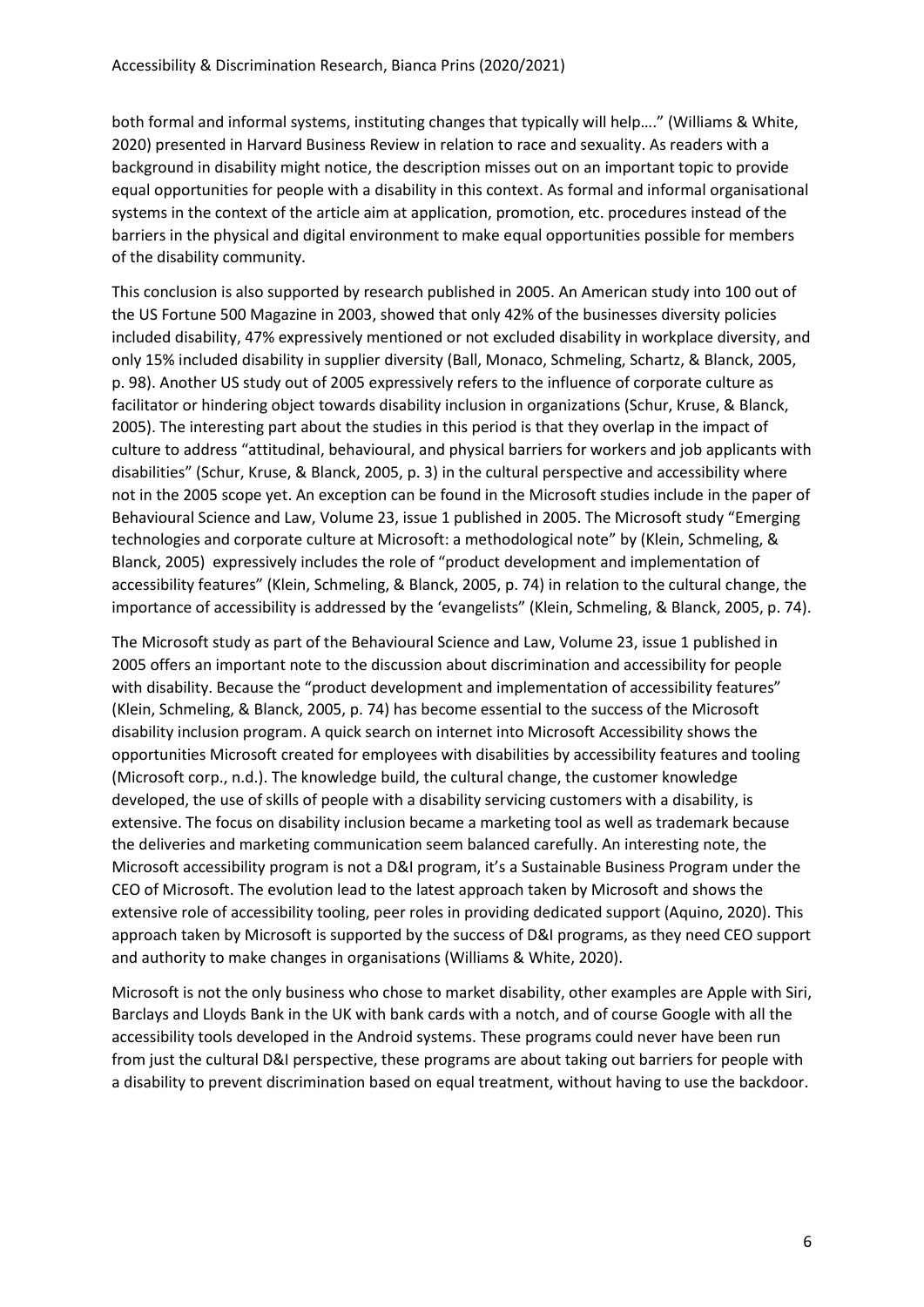#### <span id="page-7-0"></span>The professional definition of accessibility

When we wish to address discrimination of people with a disability, the D&I representative added disability to their strategy and advocates for disability inclusive hiring. It's the turn for the organization itself, as we need to make sure people with a disability have equal opportunities and can pursue these in an environment where equity is offered from the base such as:

- A digital infrastructure within the WCAG standard as approved by the W3C, this infrastructure offers accessibility requirements and will work with the (equity offering) assistive technology to perform the job in an equal manner as any other colleague without a disability and the same skillsets
- A physical infrastructure within the requirement to work as a person with ADHD, this area must be a low-stimulus working environment to perform equally as the colleague without ADHD

These are just 2 examples out of many "accommodations" which can support an accessible work environment, also applying on schools, universities, not leaving out services provided by governments and businesses to their customers. As found in the discrimination context, discrimination of people with disabilities includes a wide scale of barriers to participate equally to people without a disability. **Can the big question to diminish systemic discrimination of people with a disability, be answered by equity through accessibility?**

Searching for the professional definition of accessibility for all users, including people with a disability, brings many business reviews and independent authors visons at the table. The academic world offers an increasing volume of articles on accessibility, still these often miss the important dimension of being written by people with a disability themselves. As the key message in accessibility and disability inclusion is "not about us, without us" to make sure people with a disability are included in the development of policies, governance, products and services themselves, as they are the experts on accessibility and the barriers to reach disability inclusion in social, work and educational environments.

When discussing access for all, it's important to start with equality versus equity. As equality offers equal (for example job) opportunities, the question lies deeper when it comes to disability because a business can offer equal job opportunities to people with a disability, if the job website is not accessible for people with a disability there is no equity in these equal opportunities and the equal opportunities are just a nice message on a website because the person with a disability cannot even apply in an equal manner at the organization in question.

#### <span id="page-7-1"></span>Is 'Not having access' equal to systemic discrimination?

When researching forms of discrimination the cases include accessibility of, or the ability to access an environment and these do not distinguish digital or physical environments. An interesting source for this research is the ADA Title Three (digital accessibility) News and Insights website (Seyfarth Shaw, 2020b). This paper aims at the experience of discrimination, the outcome of the lawsuits do not count as the experience counts here. The intent to initiate a lawsuit against the feeling of discrimination because a person cannot enter the digital environment, is the case this paper is looking into.

In 2013 just 2.700 Federal lawsuits where filed in the USA, just 6 years later the volume of federal lawsuits are up to 11.000 Federal cases. These are not just the experiences, these are the cases where civil rights lawyers believe people have a good case to proof the lack of accessibility leads to a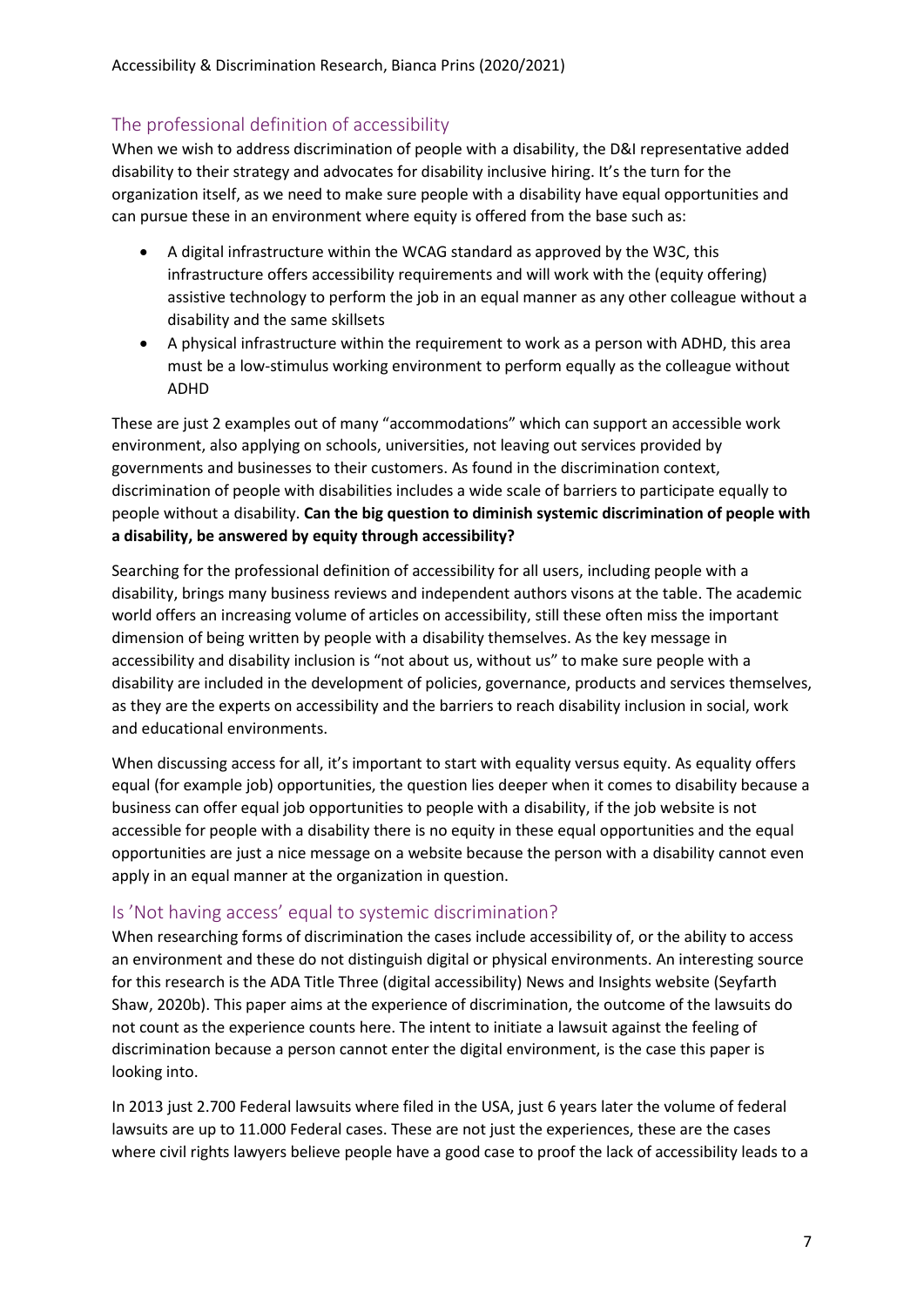situation of discrimination, because people with a disability don't have equal access to a digital channel in comparison to people without a disability.



Total Number of ADA Title III Federal Lawsuits Filed Each Year

#### *Chart: The number of ADA Title Three lawsuits from 2013 untill 2019 (Seyfarth Shaw, 2020)*

When a person with a disability does not have the ability to access a resource equally to people without a disability, this person experiences a form of discrimination by being excluded from the use of this resource.

When people with a disability are not able to participate because of the expectation they will be serviced by others to participate, this is not equal as others can participate independently.

#### <span id="page-8-0"></span>The experience of people with a disability, not about us without us

Learning about the impact of accessibility a questionnaire was set via Social Media. The questions aim at digital experiences and the last question refers to comparison with physical locations:

- 1. Do you have a disability?
- 2. Do you experience barriers when you use digital channels?
- 3. Do you experience barriers when you are obliged to use a digital channels (banking, taxes, etc.)?
- 4. Do you feel discriminated when you cannot use a digital channel due to your disability?
- 5. Do you feel discriminated when you cannot use an obligated digital channel due to your disability?
- 6. Do you feel discriminated when you cannot enter a building due to your disability?
- 7. Do you feel discriminated when you cannot enter a building where you are obligated to enter (for any reason) due to your disability?
- 8. Do you think a lack of accessibility is a form of discrimination of people with a disability?

With the questions above, the search for the experience of discrimination in an inaccessible environment started. Before asking about the experience of discrimination, the questions zoom in on barriers, as it's interesting to see if people experience inaccessibility or not and secondly moving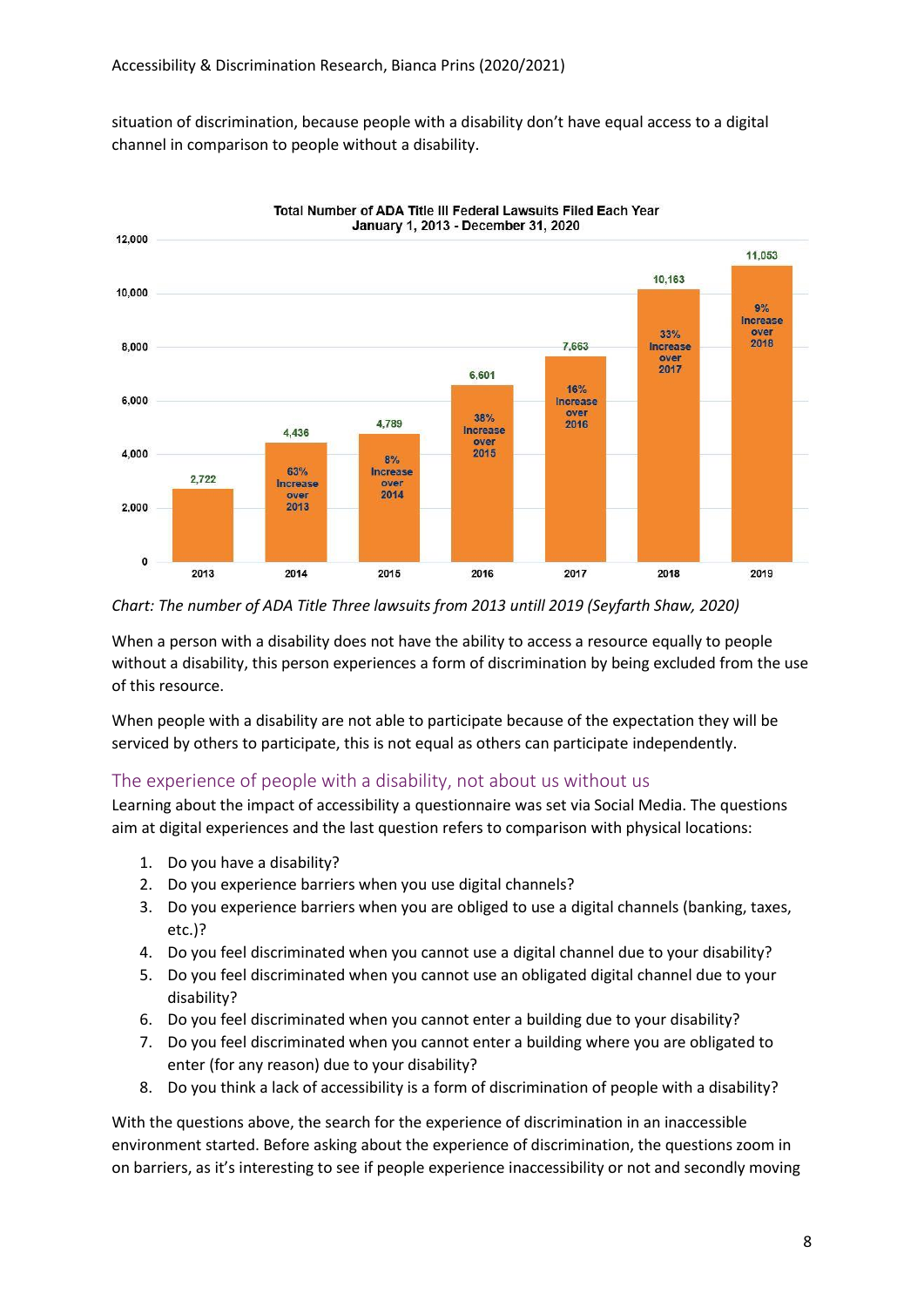to the experience of discrimination. Are these connected, or can the feeling of discrimination exist without experiencing barriers?

The survey purposely includes 2 sets of double questions with a slight difference, as the question about experiencing discrimination is asked both in the sense people have the option to use an alternative and the options without an alternative. Next to the double questions about use or obligated use, the questions include both the use of digital as well as physical locattions. Do people experience obligated use of an inaccessible channel/location differently than the use of a channel/location of choice?

Finally closing with the question to gather the input of people with a disability, and their experience with accessibility as form of discrimination. This is a direct question, where it's an interesting learning from the people who experience disabilities in daily life.

#### <span id="page-9-0"></span>The questionnaire

The survey opened on July 29<sup>th</sup> 2020 and closed on September 30<sup>th</sup> in 2020. We used Survey Monkey as they provide a reasonable accessible experience, questions where asked in English to attract a wide public. The survey was published via social media channels such as LinkedIn and Twitter and shared via Business Disability Forum to their members. We had 73 respondents, of those 89% identified themselves as person with a disability. We did not ask for information about age, gender and race, we do recommend to extend future research to include these variants. As these are likely to impact experiences, as we learned from individual responses on survey publications.



The first outcome inquires about barriers experienced in daily use of digital channels, for 'free to use' about 58% and 'obligated use' about 48% of our respondents share they experience low to moderate amount till a great deal of barriers. Unfortunate we did not ask this question in consideration of the physical environment. We do see a difference in severity of barriers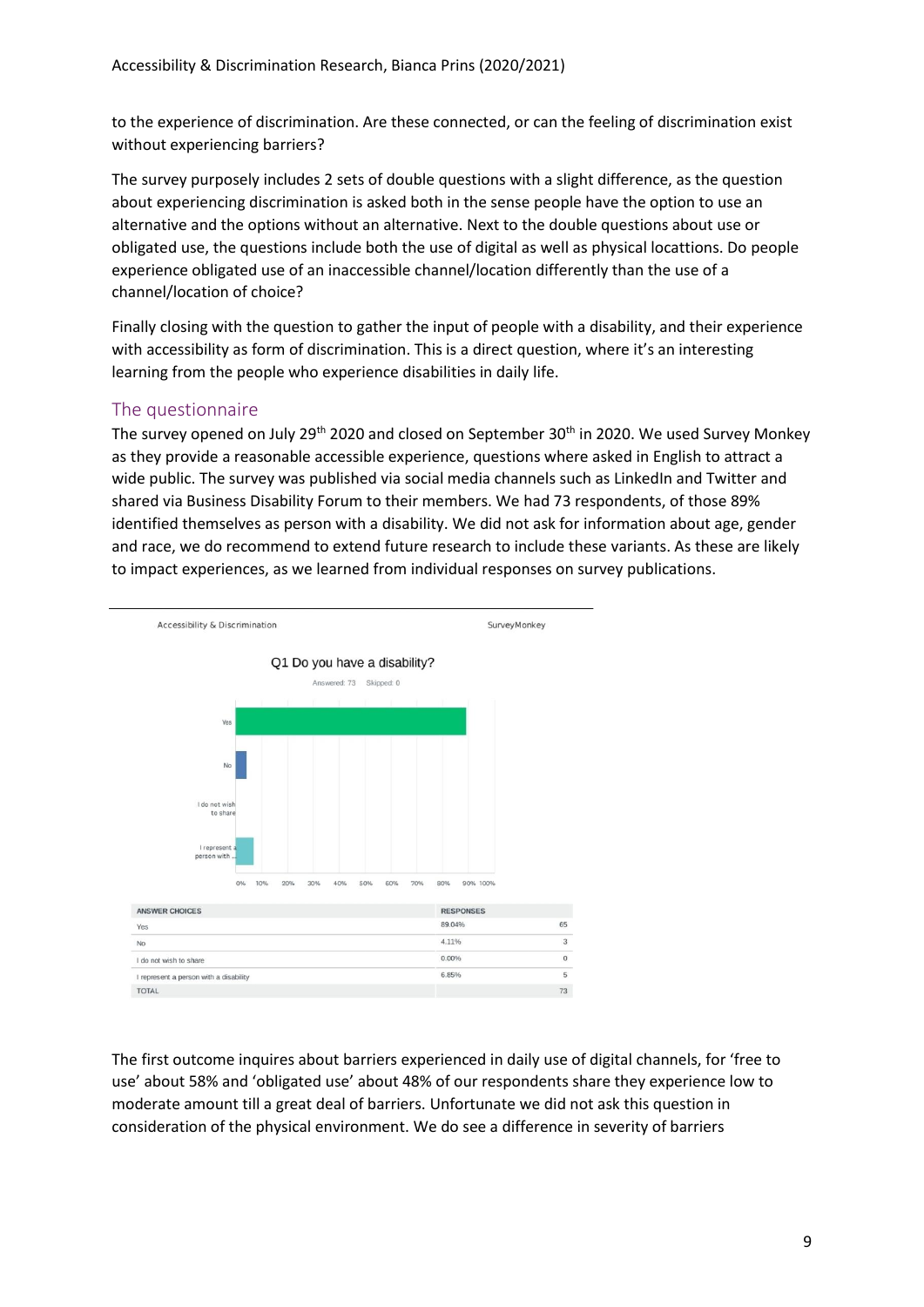experienced, as obligated channels are more likely to show more barriers because these are less likely to be chosen, the interesting outcome of this questionnaire shows the opposite.



The outcomes of the survey inquiring about experiencing discrimination offer an interesting different insight when we address discrimination. Epecially when we compare 'free to use' where just over 31% of the respondents answer it's very likely they feel discriminated versus almost 54% answer it's very likely they feel discriminated in a case of 'obligated use' of digital channels. So, even when people seem to experience less barriers in obligated channels, the impact in case of a barrier is very likely to be experienced as discrimination if the channel is not accessible, and even more when it is an obligated channel such as banking or government service.

When we compare the options experiencing discrimination in case the digital channel is:

| Answer q4 & q5            | Free to use | <b>Obligated use</b> |
|---------------------------|-------------|----------------------|
| <b>Very likely</b>        | 31.43%      | 53.52%               |
| <b>Likely</b>             | 34.29%      | 21 13%               |
| <b>Total</b>              | 65.72%      | 74.82%               |
| Neither likely/not likely | 20%         | 14.08%               |
|                           |             |                      |
| <b>Not likely</b>         | 8.57%       | 7.04                 |
| <b>Absolutely not</b>     | 5.71%       | 4.23                 |

The outcomes clearly show a change in experience when the channel is obligated. With almost 10% difference in all cases people experience inaccessibility as discrimination, the differences between very likely grows by 22% when the channel is obligated, likely declines by 13% and neither likely/not likely declines by 6% and finally shows the almost 3% in the totals previously did not feel discriminated in case of a free to use channel.

#### <span id="page-10-0"></span>Digital versus physical

Next to the difference in 'free to use' and 'obligated use' we found a difference when we compare both options within the digital and physical space.

In the digital environment almost 66% of the 'free to use' answers showed our respondents felt inaccessibility as discrimination, in the physical environment this is almost 71%. Compared to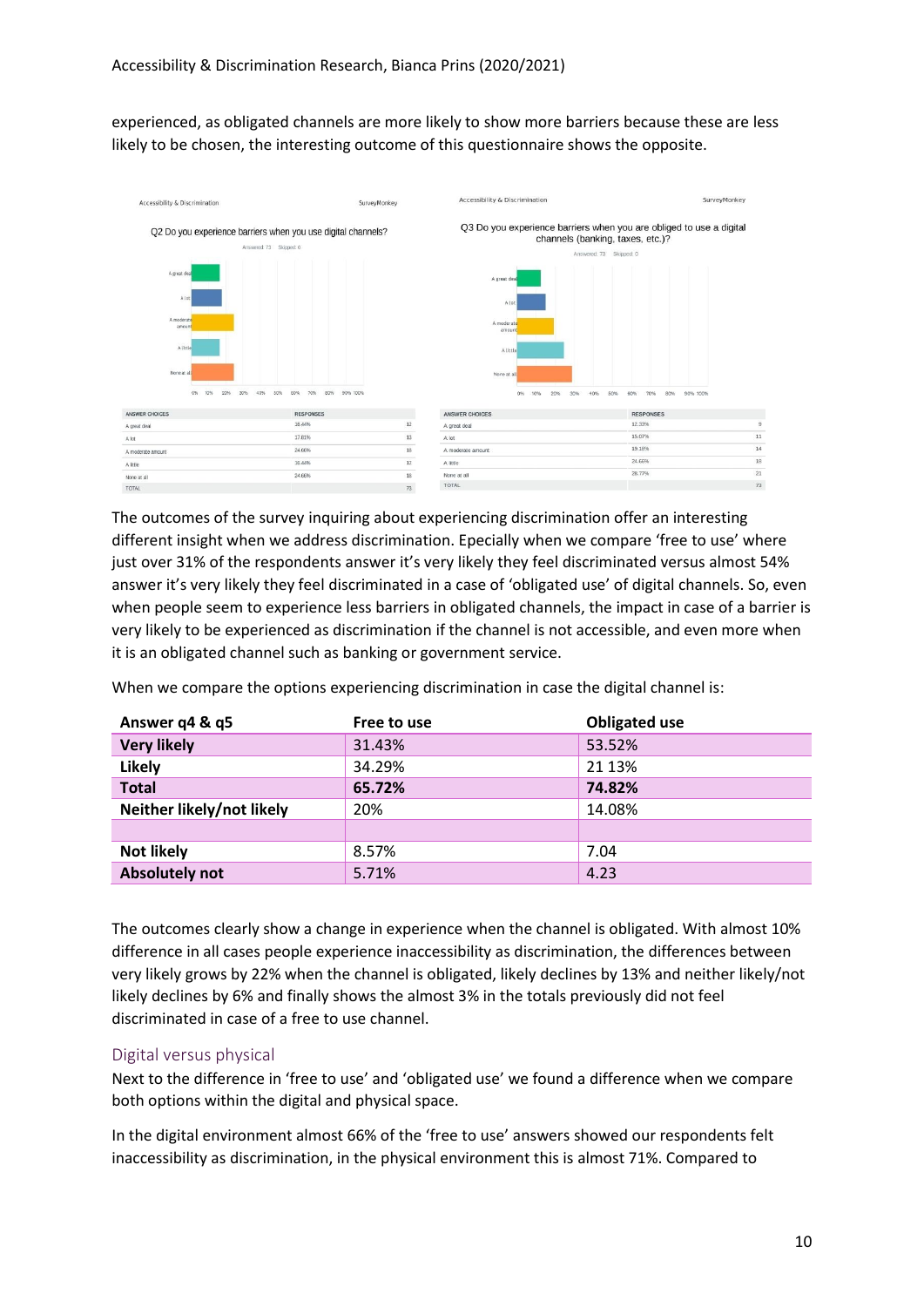'obligated use' the difference increases by 8% from almost 75% (digital) almost 83% (physical) of the respondents experiencing inaccessibility as discrimination.

Finally we asked the direct question, 'Do you think a lack of accessibility is a form of discrimination? Because we were curious to find if the direct question would differ from the previous answers.

We learned that almost 64% strongly agree, just over 22% agreed and almost 7% didn't agree or disagree and 7% disagreed or strongly disagreed with our statement.

# <span id="page-11-0"></span>Conclusion

When digesting the outcomes of both the empirical outcomes found in the survey and review of existing research, supported by articles discussing the topic of discrimination. We found overwhelming support for the hypothesis "*Does a lack of accessibility for people with a disability equals institution discrimination?"*

The theoretical part of the research circled around the question: "What are the structural and systematic barriers governments, businesses and society unconsciously build withholding people with a disability the chance for equal opportunities?"

We identified the following :

- Businesses denounce all forms of discrimination
- Discrimination of people with a disability can be direct (e.g. denying access), indirect (e.g. moving a service to an inaccessible location), harassment (e.g. diverting a wheelchair user to a freight elevator), victimizing (e.g. by excluding advocates advocating for equal rights)
- Discrimination can by cultural by direct denying access because a person with a disability e.g. looks, acts different, as well as system related by e.g. an inaccessible job website for blind screen reader users
- Most countries seem to have anti discrimination legislation including disability
- There is en extensive difference in the social position of people with a disability, there are countries with and without accessibility legislation
- D&I programmes aim on culture, specifically the formal and informal organizational systems. This limits success for people with a disability to be successful in their jobs because the physical and digital barriers aren't included
- Accessibility is about standardizing accommodations providing equal access to a digital, physical platform and social interactions, limiting the impact of the disability (e.g. a prosthesis, WCAG guidelines, a ramp, sign interpreter, etc.).
- Equal opportunities without equity is not disability inclusive. Equal access without accessibility does not provide the same opportunities because you miss out on essential accommodations, equity includes the need for accommodations and thus accessibility to create the same playing field for all involved
- The increase in Title Three Lawsuits in the United States, show an increase of cases where there is proof that a lack of accessibility is discriminating the rights of people with a disability

When reviewing these outcomes we can conclude that discrimination is surely in scope, the D&I programmes businesses initiate and facilitate aim on formal and informal systems and thus the culture of the organization. Where discrimination of people with a disability is way more than a cultural issue, because lack of access to a physical location or digital channel is equally excluding and thus discrimination of people with a disability. Equal opportunities is about the chance you get, equity about the starting point fitting your distance to the finish in relation to the barriers you face.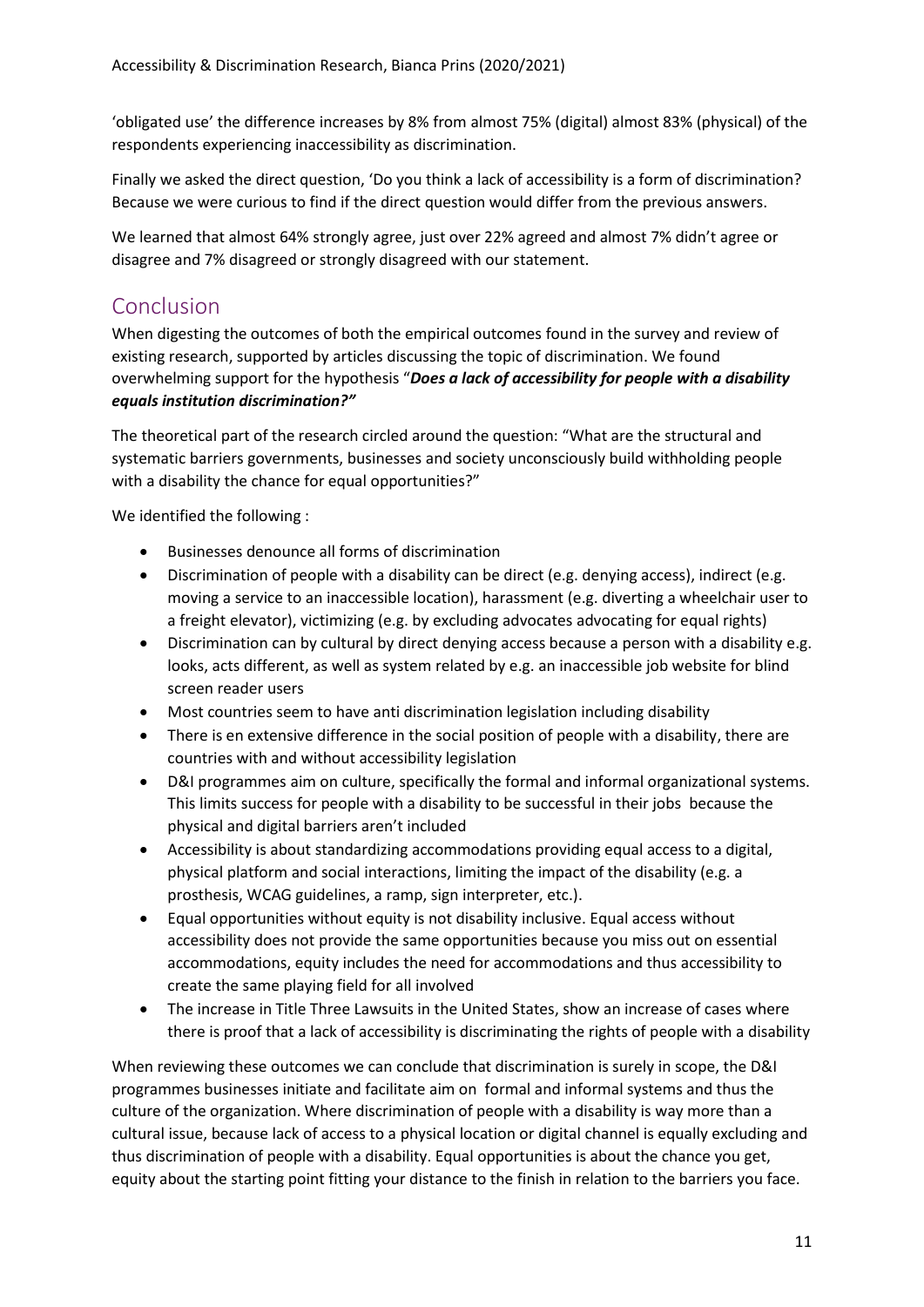Accessibility supports equity, the accommodations needed are included as standard where possible. When these standards are not provided in digital channels, this is a legal proven form of discrimination of people with a disability.

The empirical research via the survey clearly showed that people with a disability are more likely to experience inaccessibility as discrimination in case of an obligated channel versus a free to chose channel. When we ask about the experience of barriers, about 48% of the people experience low to moderate till a great deal of barriers, compared to 58% for the 'free to use' channels.

Based on these outcomes:

- Almost 1 out of 2 users (47%) of an obligated digital channels like banking or governmental services experience a moderate till a great deal of barriers for people with a disability
- 3 out of 4 people (75%) experience obligated inaccessible digital channels as discrimination
- 4 out of 5 people experience an obligated inaccessible physical location as discrimination
- 86% of our respondents directly connected inaccessibility to discrimination

Provides a clear outcome the respondents see a lack of accessibility as discrimination and obligated channels and physical locations you can not avoid even increase this feeling. **Connecting these outcomes to discrimination as defined for the purpose of this paper 'treating people different especially in a worse way due to their disability'** it's clear the barriers lead to exclusion and not providing equal access as others without a disability. The free to use and obligated channels, institutions people interact with, are experienced as a barrier by users with a disability. This is a form of discrimination by inaccessibility, because a group of people is treated differently by a lack of accessibility in channels provided by institutions resulting in the inability to use these channels the same way as people without a disability can. In combination with the volume of 1 out of 2 channels are experienced as barrier, the connection to institutional discrimination a lack of accessibility is clearly shown to be a structural barrier for people with a disability.

Both the theoretical as empirical research show that a lack of accessibility surely classifies as discrimination, when accessibility is not part of the standard in organisations it's fair to state and answer the hypothesis with a yes, **'a lack of accessibility is institutional discrimination'**

### <span id="page-12-0"></span>Recommendations

With this outcome in mind it's highly suggested to validate this research paper. This is, as far as we're aware, the first type of research into this specific topic. Where we found that this is a topic which surely requires attention of both the academic world, governments and businesses to address accessibility accordingly in support of ending institutional discrimination by exclusion of the disability community through inaccessibility.

Would you like to contribute to this research or do you have any input, suggestions, please contact:

Bianca Prins (author and researcher) [info@cvworks.nl](mailto:info@cvworks.nl) **Netherlands**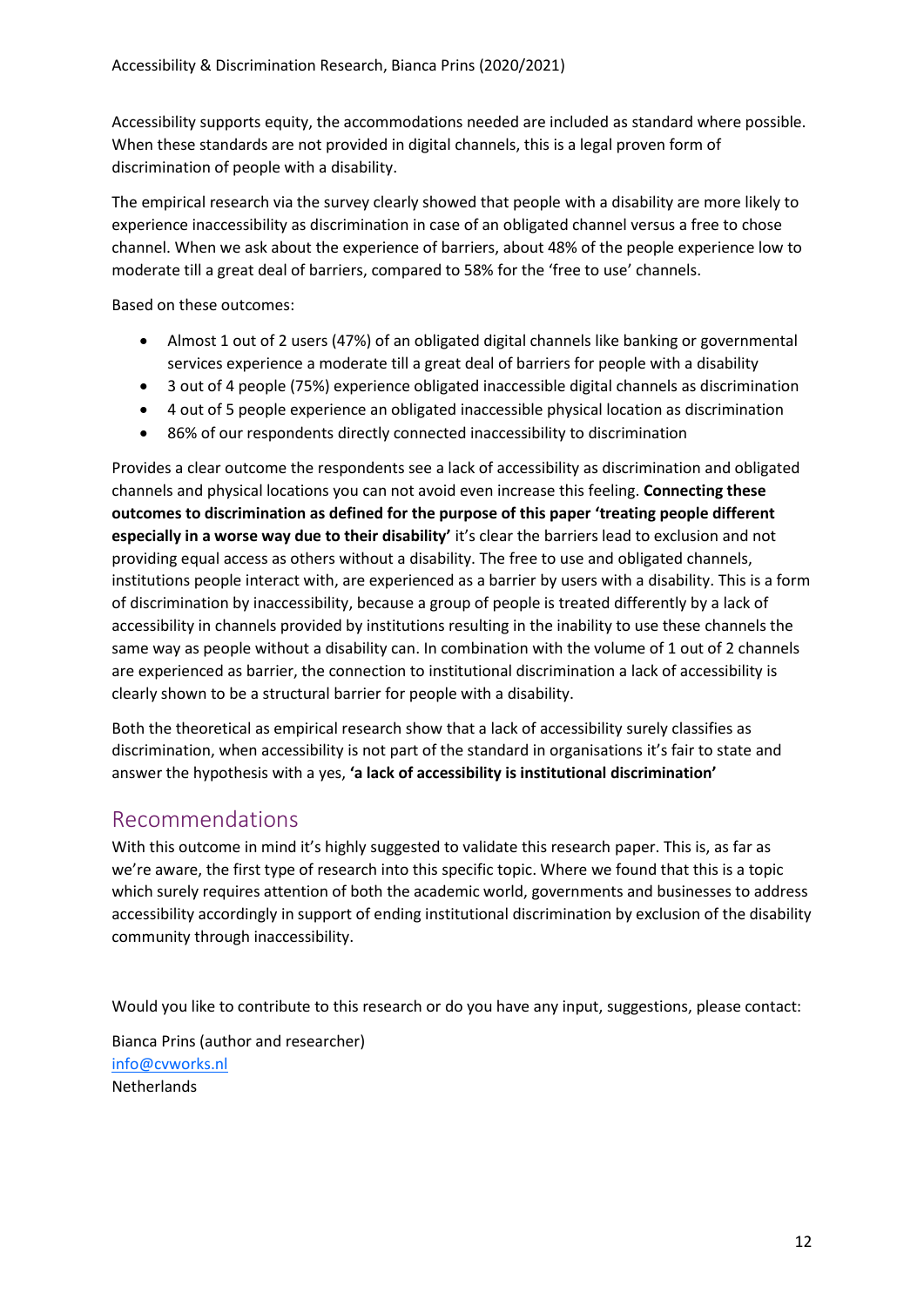# <span id="page-13-0"></span>References

All references have been used in the period July 2020 till December 2021. We took all measures to assure correct references to all authors, in case any of these references aren't correct please contact the author of this paper directly:

Bianca Prins (author and researcher) [info@cvworks.nl](mailto:info@cvworks.nl) Netherlands

WHO. (2011, January). World Report on Disability. Retrieved from <https://www.who.int/publications/i/item/WHO-NMH-VIP-11.01>

Return on Disability Group. (2020, September). Return on Disability. Retrieved from [https://www.rod-group.com/content/rod-research/edit-research-design-delight-disability-2020](https://www.rod-group.com/content/rod-research/edit-research-design-delight-disability-2020-annual-report-global-economics) [annual-report-global-economics](https://www.rod-group.com/content/rod-research/edit-research-design-delight-disability-2020-annual-report-global-economics)

[http://rod-group.com/sites/default/files/Summary%20Report%20-](http://rod-group.com/sites/default/files/Summary%20Report%20-%20The%20Global%20Economics%20of%20Disability%202020.pdf) [%20The%20Global%20Economics%20of%20Disability%202020.pdf](http://rod-group.com/sites/default/files/Summary%20Report%20-%20The%20Global%20Economics%20of%20Disability%202020.pdf)

Aquino, S. (2020, May 21). Microsoft Accessibility Chief Jenny Lay-Flurrie Talks New Accessibility Evolution Model. Retrieved July 27, 2020, from [https://www.forbes.com/sites/stevenaquino/2020/05/21/microsoft-accessibility-chief-jenny-lay](https://www.forbes.com/sites/stevenaquino/2020/05/21/microsoft-accessibility-chief-jenny-lay-flurrie-talks-new-accessibility-evolution-model/#372613a02206)[flurrie-talks-new-accessibility-evolution-model/#372613a02206](https://www.forbes.com/sites/stevenaquino/2020/05/21/microsoft-accessibility-chief-jenny-lay-flurrie-talks-new-accessibility-evolution-model/#372613a02206)

Ball, P., Monaco, G., Schmeling, J., Schartz, H., & Blanck, P. (2005). Disability as diversity infortune 100 companies. Behavioral Sciences & the Law, 23(1), 97–121. Retrieved fro[m https://onlinelibrary](https://onlinelibrary-wiley-com.ezproxy.elib11.ub.unimaas.nl/doi/epdf/10.1002/bsl.629)[wiley-com.ezproxy.elib11.ub.unimaas.nl/doi/epdf/10.1002/bsl.629](https://onlinelibrary-wiley-com.ezproxy.elib11.ub.unimaas.nl/doi/epdf/10.1002/bsl.629)

Biography.com Editors. (2020, April 24). Rosa Parks. Retrieved July 31, 2020, from <https://www.biography.com/activist/rosa-parks>

Blankenship, M. (2020, July 10). From the George Floyd moment to a Black Lives Matter movement, in tweets. Retrieved 202-07-31, fro[m https://www.brookings.edu/blog/up-front/2020/07/10/from](https://www.brookings.edu/blog/up-front/2020/07/10/from-the-george-floyd-moment-to-a-black-lives-matter-movement-in-tweets/)[the-george-floyd-moment-to-a-black-lives-matter-movement-in-tweets/](https://www.brookings.edu/blog/up-front/2020/07/10/from-the-george-floyd-moment-to-a-black-lives-matter-movement-in-tweets/)

Cambridge University Press. (n.d.-a). Cambridge Dictionary. Retrieved July 25, 2020, from <https://dictionary.cambridge.org/dictionary/english/disability>

Cambridge University Press. (n.d.-b). Cambridge Dictionary. Retrieved July 26, 2020, from <https://dictionary.cambridge.org/dictionary/english/accessibility>

Cambridge University Press. (n.d.-c). Cambridge Dictionary. Retrieved July 26, 2020, from <https://dictionary.cambridge.org/dictionary/english/equality>

Cambridge University Press. (n.d.-d). Cambridge Dictionary. Retrieved July 26, 2020, from <https://dictionary.cambridge.org/dictionary/english/equity>

Cambridge University Press. (n.d.-e). Cambridge Dictionary. Retrieved July 26, 2020, from <https://dictionary.cambridge.org/dictionary/english/discrimination>

Cambridge University Press. (n.d.-f). Cambridge Dictionary. Retrieved July 26, 2020, from <https://dictionary.cambridge.org/dictionary/english/inclusion>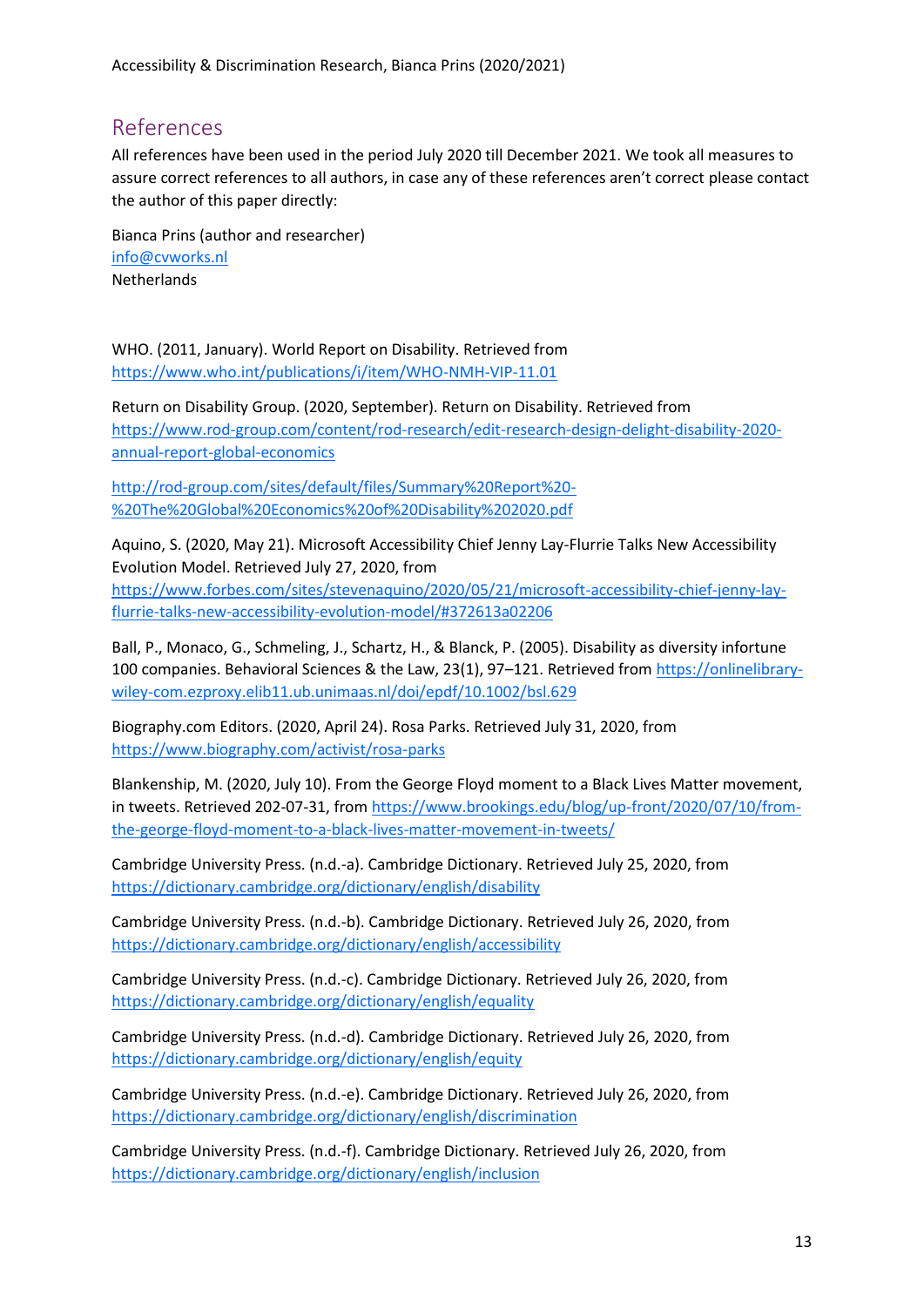De Nederlandse Grondwet. (1983). Artikel 1: Gelijke behandeling en discriminatieverbod. Retrieved July 27, 2020, from

[https://www.denederlandsegrondwet.nl/id/vi7pkisz82r9/artikel\\_1\\_gelijke\\_behandeling\\_en](https://www.denederlandsegrondwet.nl/id/vi7pkisz82r9/artikel_1_gelijke_behandeling_en)

Equality and Human Rights Commission (UK). (2010). Your rights under the Equality Act 2010 | Equality and Human Rights Commission. Retrieved July 26, 2020, from [https://www.equalityhumanrights.com/en/advice-and-guidance/your-rights-under-equality-act-](https://www.equalityhumanrights.com/en/advice-and-guidance/your-rights-under-equality-act-2010)[2010](https://www.equalityhumanrights.com/en/advice-and-guidance/your-rights-under-equality-act-2010)

Hanna Ziady, CNN Business. (2020, June 5). Ben & Jerry's statement on white supremacy is so extraordinary. Here's why. Retrieved July 31, 2020, from <https://edition.cnn.com/2020/06/03/business/ben--jerrys-george-floyd/index.html>

Klein, D., Schmeling, J., & Blanck, P. (2005). Emerging technologies and corporate culture at Microsoft: a methodological note. Behavioral Sciences & the Law, 23(1), 65–96. <https://doi.org/10.1002/bsl.627>

Llp, S. S. (2020, July 22). 2019 Was Another Record-Breaking Year for Federal Lawsuits. Retrieved July 31, 2020, from [https://www.adatitleiii.com/2020/02/2019-was-another-record-breaking-year-for](https://www.adatitleiii.com/2020/02/2019-was-another-record-breaking-year-for-federal-ada-title-iii-lawsuits/)[federal-ada-title-iii-lawsuits/](https://www.adatitleiii.com/2020/02/2019-was-another-record-breaking-year-for-federal-ada-title-iii-lawsuits/)

McGreevy, N. (2020, July 24). The ADA Was a Monumental Achievement 30 Years Ago, but the Fight for Equal Rights Continues. Retrieved July 27, 2020, from [https://www.smithsonianmag.com/history/history-30-years-since-signing-americans-disabilities-act-](https://www.smithsonianmag.com/history/history-30-years-since-signing-americans-disabilities-act-180975409/)[180975409/](https://www.smithsonianmag.com/history/history-30-years-since-signing-americans-disabilities-act-180975409/)

Microsoft corp. (n.d.). MSFT Enable. Retrieved July 27, 2020, from https://www.youtube.com/user/MSFTEnableROD-Group. (2014). Insights | Return on Disability. Retrieved July 27, 2020, from<http://rod-group.com/insights>

Schur, L., Kruse, D., & Blanck, P. (2005). Corporate culture and the employment of persons with disabilities. Behavioral Sciences & the Law, 23(1), 3-20. Retrieved from [https://onlinelibrary-wiley](https://onlinelibrary-wiley-com.ezproxy.elib11.ub.unimaas.nl/doi/epdf/10.1002/bsl.624)[com.ezproxy.elib11.ub.unimaas.nl/doi/epdf/10.1002/bsl.624](https://onlinelibrary-wiley-com.ezproxy.elib11.ub.unimaas.nl/doi/epdf/10.1002/bsl.624)

Seyfarth Shaw, L. L. P. (2020, February 20). The number of ADA Title 3 Federal Lawsuits Filed Each Year [Chart]. Retrieved from [https://www.adatitleiii.com/2020/02/2019-was-another-record](https://www.adatitleiii.com/2020/02/2019-was-another-record-breaking-year-for-federal-ada-title-iii-lawsuits/)[breaking-year-for-federal-ada-title-iii-lawsuits/](https://www.adatitleiii.com/2020/02/2019-was-another-record-breaking-year-for-federal-ada-title-iii-lawsuits/)

Social Change UK. (2019, March 29). Equality and Equity. Retrieved July 26, 2020, from [https://social-change.co.uk/blog/2019-03-29-equality-and](https://social-change.co.uk/blog/2019-03-29-equality-and-equity#:%7E:text=Equality%20vs.,people%20differently%20dependent%20on%20need)[equity#:%7E:text=Equality%20vs.,people%20differently%20dependent%20on%20need.](https://social-change.co.uk/blog/2019-03-29-equality-and-equity#:%7E:text=Equality%20vs.,people%20differently%20dependent%20on%20need)

The New York Times, & Wall, H. (2020, July 26). Beyond the Law's Promise: 30 Years Since the Passage of the Americans With Disabilities Act. Retrieved July 26, 2020, from <https://www.nytimes.com/interactive/2020/us/disability-ADA-30-anniversary.html>

The Washington Post, Jan, T., McGregor, J., Merle, R., & Tiku, N. (2020, June 14). As big corporations say 'black lives matter,' their track records raise skepticism. Retrieved July 26, 2020, from [https://www.washingtonpost.com/gdpr-](https://www.washingtonpost.com/gdpr-consent/?next_url=https%3a%2f%2fwww.washingtonpost.com%2fbusiness%2f2020%2f06%2f13%2fafter-years-marginalizing-black-employees-customers-corporate-america-says-black-lives-matter%2f)

[consent/?next\\_url=https%3a%2f%2fwww.washingtonpost.com%2fbusiness%2f2020%2f06%2f13%2f](https://www.washingtonpost.com/gdpr-consent/?next_url=https%3a%2f%2fwww.washingtonpost.com%2fbusiness%2f2020%2f06%2f13%2fafter-years-marginalizing-black-employees-customers-corporate-america-says-black-lives-matter%2f) [after-years-marginalizing-black-employees-customers-corporate-america-says-black-lives-matter%2f](https://www.washingtonpost.com/gdpr-consent/?next_url=https%3a%2f%2fwww.washingtonpost.com%2fbusiness%2f2020%2f06%2f13%2fafter-years-marginalizing-black-employees-customers-corporate-america-says-black-lives-matter%2f)